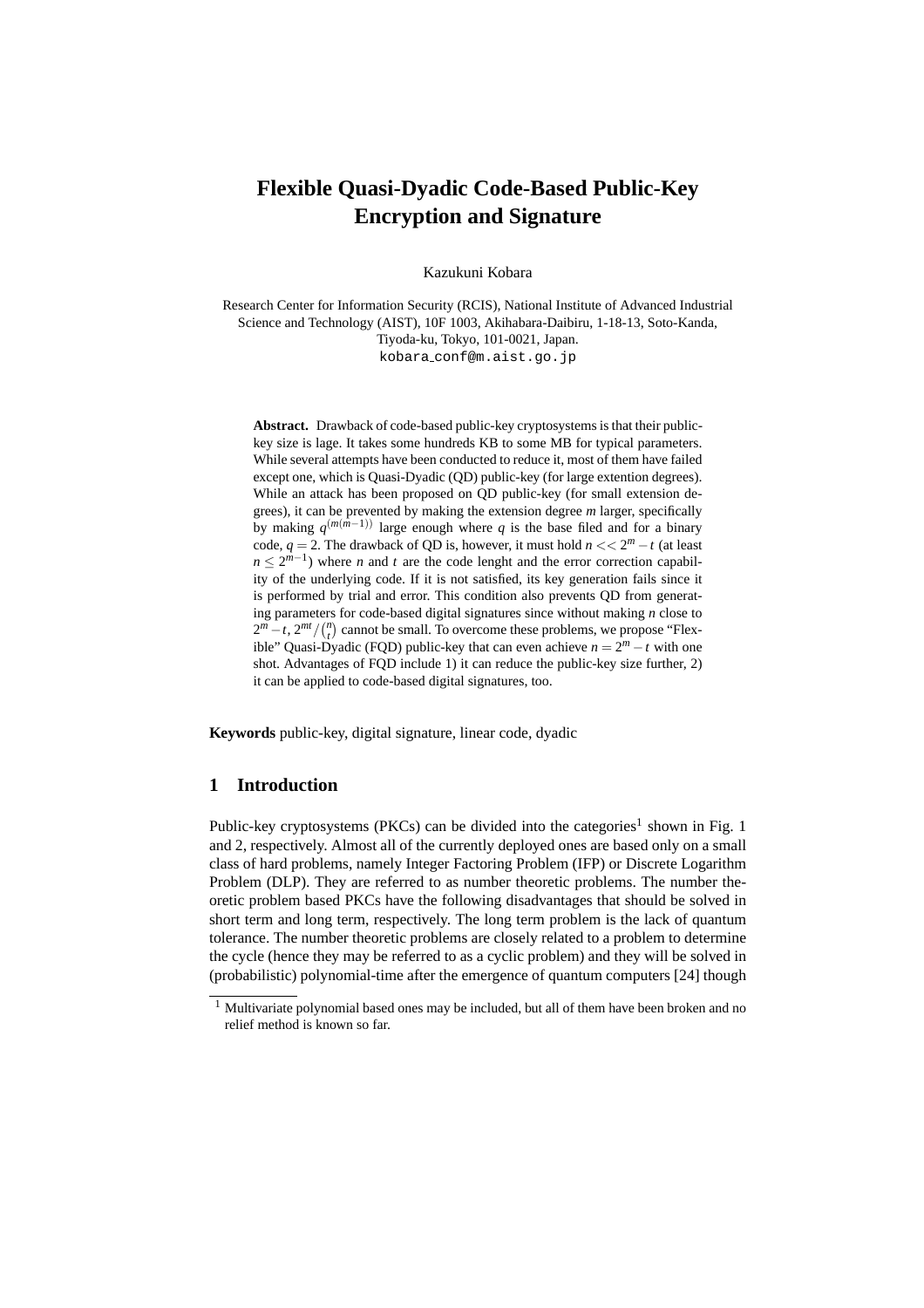#### **Integer Factoring Based:**

- **–** RSA
- **–** Rabin
- **–** Okamoto-Uchiyama
- **–** Paillier
- **Discrete Logarithm Based:**
	- **–** Diffie-Hellman
		- **–** ElGamal
		- **–** ECC
		- **–** XTR
		- **–** Cramer-Shoup
		- **–** Kurosawa-Desmedt

**Fig. 1.** Examples of PKCs Based on Number Theoretic (Cyclic) Problem

#### **Code Based:**

- **–** McEliece
- **–** Niederreiter
- **Lattice Based:**
	- **–** NTRU
		- **–** Ajtai-Dwork
		- **–** Goldreich-Goldwasser-Halevi
		- **–** Ajtai
		- **–** Regev
		- **–** Peikert
- **Subset Sum Based:**
	- **–** Okamoto-Tanaka-Uchiyama

**Fig. 2.** Examples of PKCs Based on Combinatorial Problem

several breakthroughs are needed to realize quantum computers. The short term problem is the requirement of heavy multiple precision modular exponentiations that are not easy to deploy with low cost on low-computational power devices, such as RFID (Radio Frequency Identity), sensors and SCADA (Supervisory Control And Data Acquisition) devices.

On the other hand, combinatorial-problems are quantum tolerant and only small arithmetic units, e.g. addition in a small field or ring, are required for encryption and signature verification. Furthermore, among the combinatorial-problem based PKCs, codebased PKCs are advantageous in redundancy, i.e. (Plaintext Size) *−* (Ciphertext Size), and in the arithmetic unit, i.e. encryption and signature verification consists mostly on exclusive-ors that are highly parallelizable. Hence, code-based PKCs are suitable for heterogeneous applications where one side may have a reasonable computational power, but that of the other side is limited such as privacy-preserving RFID [8] and lightweight broadcast authentication for emergency. Other than them, code-based primitives can be utelized to construct ZKIP (Zero Knowledge Interactive Proof) [26], hash functions [2], OT (Oblivious Transfer) [17, 11] and so on.

The strongest security notion of a PKC, IND-CCA2 (Indistinguishability against Adaptive Chosen Ciphertext Attack), can be achieved by applying "appropriate" conversion scheme to the primitive code-based PKEs as long as it satisfies OW-CPA (One-Wayness against Chosen Plaintext Attack). For the McEliece primitive PKC, specific conversion scheme [15] makes the redundancy smallest while maintaining provable security in the random oracle model. For the Niederreiter primitive PKC, either OAEP++ [14] for a long plaintext or OAEP+ [25] for a small plaintext can achieve them. Not only in the random oracle model, provable security of IND-CPA and IND-CCA2 have been achieved in the standard model in [23] and [10] respectively even though the constructions in the standard model are less efficient compared to those in the random oracle model. Anyway, secure constructions are available as long as the underlying primitive code-based PKCs satisfy OW-CPA and the parameters meeting OW-CPA are esti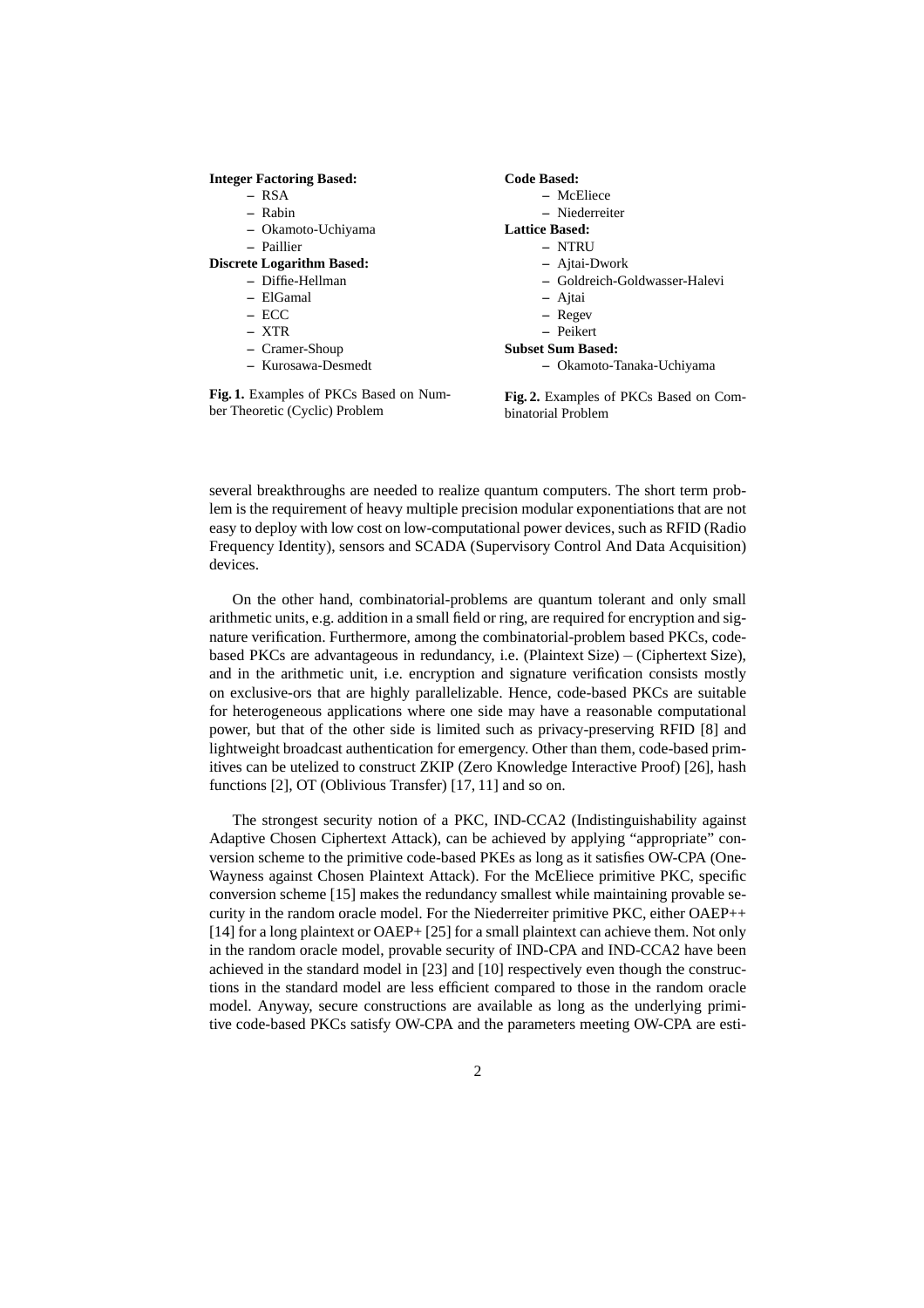mated in [12] against the most powerful attacks (Optimized) Information Set Decoding (OISD<sup>2</sup>) and Generalized Birthday Attack (GBA).

The drawback of code-based PKCs is, however, that the publick-key size is large, which is *k*(*n−k*) bits if a binary code of length *n* with information rate *k/n* is used. To overcome this problem, several attempts have been conducted. They are summarized as follows.

**(Potential approaches for reducing public-key size for code-based PKCs) Enhancement of error correction capability:**

- **–** Capacity Approaching Codes
	- *•* LDPC codes
		- *•* QC-LDPC codes [3]
	- **–** List Decoding
		- *•* Exhaustive search
		- List decoding for Goppa Code [6]
	- **–** Error expansion/hold [18]

**Compression of public-key:**

- **–** Quasi-Cyclic Construction [4]
- **–** Quasi-Dyadic Construction [21]
- **–** Flexible-Quasi-Dyadic Construction (proposal)

Unfortunately, LDPC (Low-Density Parity Check) code approach has been broken in [22, 13] where [22] works if the density of the random nonsingular secret matrix *S* is low and [13] works for any *S*. Error expansion/hold approach has been broken in [16]. Quasi-Cyclic and QC-LDPC approaches have been broken in [1, 28]. Quasi-Dyadic approach has been broken in [28], but only for small extension degrees [20]. Hence the remaining approaches are list decoding and Quasi-Dyadic approach for large extension degrees. While list decoding works, its effect is small since it can correct only a couple of more errors for practical parameters within practical decoding complexity. Hence the last resort is the quasi-dyadic approach with large extension degrees.

#### **2 Quasi-Dyadic Construction**

I will skip the preliminary of code-based PKCs, but you can find a lot of contents to explain them, e.g. in the surveys section of [5] or in [9].

Quasi-Dyadic construction was proposed in [21]. It uses the inter section between dyadic matrices and Goppa codes in Cauchy form. A  $2^v \times 2^v$  dyadic matrix *M* is in this form:

$$
M = \begin{bmatrix} A & B \\ B & A \end{bmatrix} \tag{1}
$$

where *A* and *B* are 2*v−*<sup>1</sup> *×*2 *<sup>v</sup>−*<sup>1</sup> dyadic matrices, respectively. The advantage of a dyadic matrix is that the whole matrix can be constructed from its one row or one column. This is the trick to reduce the public matrix.

 $2 \text{ In } [12]$ , it is referred to as ISD but in this paper we call it OISD to distinguish it from classical ISDs.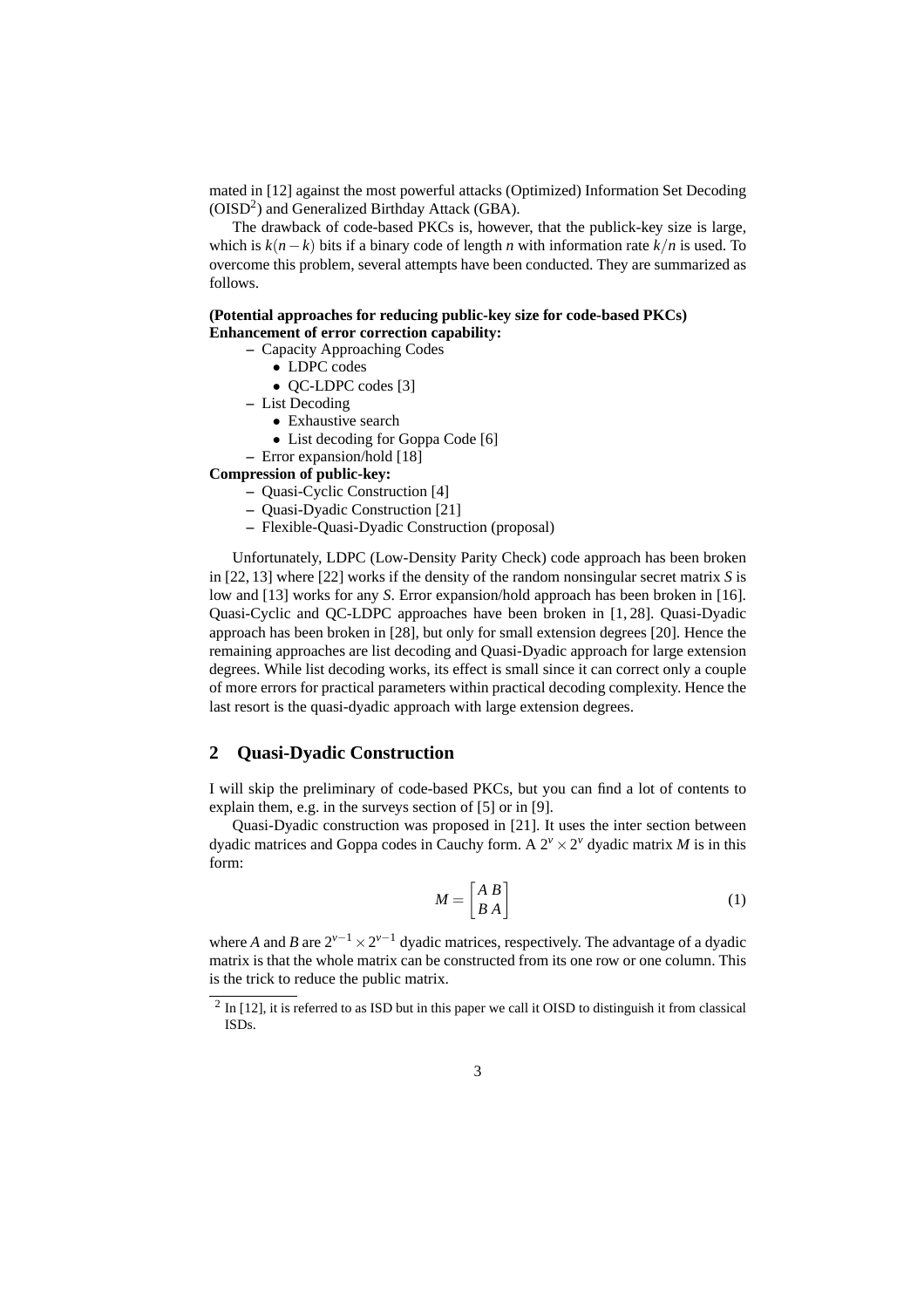**Table 1.** Sample parameters of plain code-based PKE estimated in [12]

|            |  | <b>BWF</b>                                                                                        | Public-key |                      |
|------------|--|---------------------------------------------------------------------------------------------------|------------|----------------------|
| $m \mid t$ |  | OISD $(p.l)$                                                                                      | size       | Plaintext/Ciphertext |
|            |  | $\left[ \frac{11}{32} \right] 2,048 \left[ \right] 2^{86.8} \left( 4,24 \right)$                  | 72.9KB     | 233/352 [bits]       |
|            |  | $\left[ \frac{12}{41} \right]$ 4,098 $\left[ \frac{2^{128.5}}{2^{128.5}} \right]$ (10.54) 216.5KB |            | 327/492 [bits]       |

**Table 2.** Sample parameters of Quasi-Dyadic (QD) code-based PKE [21]

|                |   | <b>BWF</b>                                                           | Public-key         |                      |
|----------------|---|----------------------------------------------------------------------|--------------------|----------------------|
| $\mathfrak{m}$ | n | OISD $(p.l)$                                                         | size               | Plaintext/Ciphertext |
|                |   | $\left 16\right 64$ $\left 2,560\right 2^{91.3}$ $\left(1,12\right)$ | 3.0KB              | $427/1024$ [bits]    |
|                |   | $16\,64\,3,072\,2^{108.0}\,(2,17)$                                   | 4.0KB              | 445/1024 [bits]      |
|                |   | $16 128 4,096 2^{135.8}$ (2, 18)                                     | 4.0 <sub>K</sub> R | 817/1024 [bits]      |

Due to the following Theorem, it is possible to make a parity check matrix of the Goppa code Cauchy from.

**Theorem 1 (Goppa Codes in Cauchy Form [27, 19])** *The Goppa code generated by a* monic polynomial  $g(x) = (x - z_0) \cdots (x - z_{t-1})$  without multiple zeros admits a parity*check matrix H whose i-th row and j-th column is*  $H_{ij} = 1/(z_i - L_j)$  *for*  $0 \le i < t$  and 0 ≤  $j$  < *n*.

The Cauchy matrix can be dyadic by choosing distinct  $z_i$  and  $L_j$  meeting the following conditions:

$$
\frac{1}{h_{i\oplus j}} = \frac{1}{h_i} + \frac{1}{h_j} + \frac{1}{h_0}
$$
 (2)

$$
z_i = \frac{1}{h_i} + \omega \tag{3}
$$

$$
L_j = \frac{1}{h_j} + \frac{1}{h_0} + \omega \tag{4}
$$

The construction algorithm proposed in [21] generates a sequence of  $h_i$  for  $0 \le i \le N$ where  $n < N$  at random meeting (2) to (4). If they are not satisfied, it discards  $h_i$  and regenerates them until the conditions are satisfied. Using the generated  $h_i$ , a  $N \times N$  full dyadic matrix can be constructed. It finally picks up a  $t \times n$  sub-matrix from the full  $N \times N$  dyadic matrix.

This algorithm is, however, restrictive on its parameter choice, i.e.  $n \ll 2^m - t$ must hold otherwise it eventually fails to generate a distinct set of *z<sup>i</sup>* and *L<sup>j</sup>* , or takes a lot of time since it generates them by trial-and-error. This restriction prevents it from generating parameters for digital signatures since in digital signatures  $2^{mt}/\binom{n}{t}$  must be small enough and without making *n* close to  $2^m - t$ ,  $2^{mt} / {n \choose t}$  cannot be small.

## **3 Flexible-Quasi-Dyadic Construction**

To overcome the problems in QD, we propose a more flexible and efficient construction, which we call Flexible-Quasi-Dyadic (FQD) construction. FQD does not use trial-and-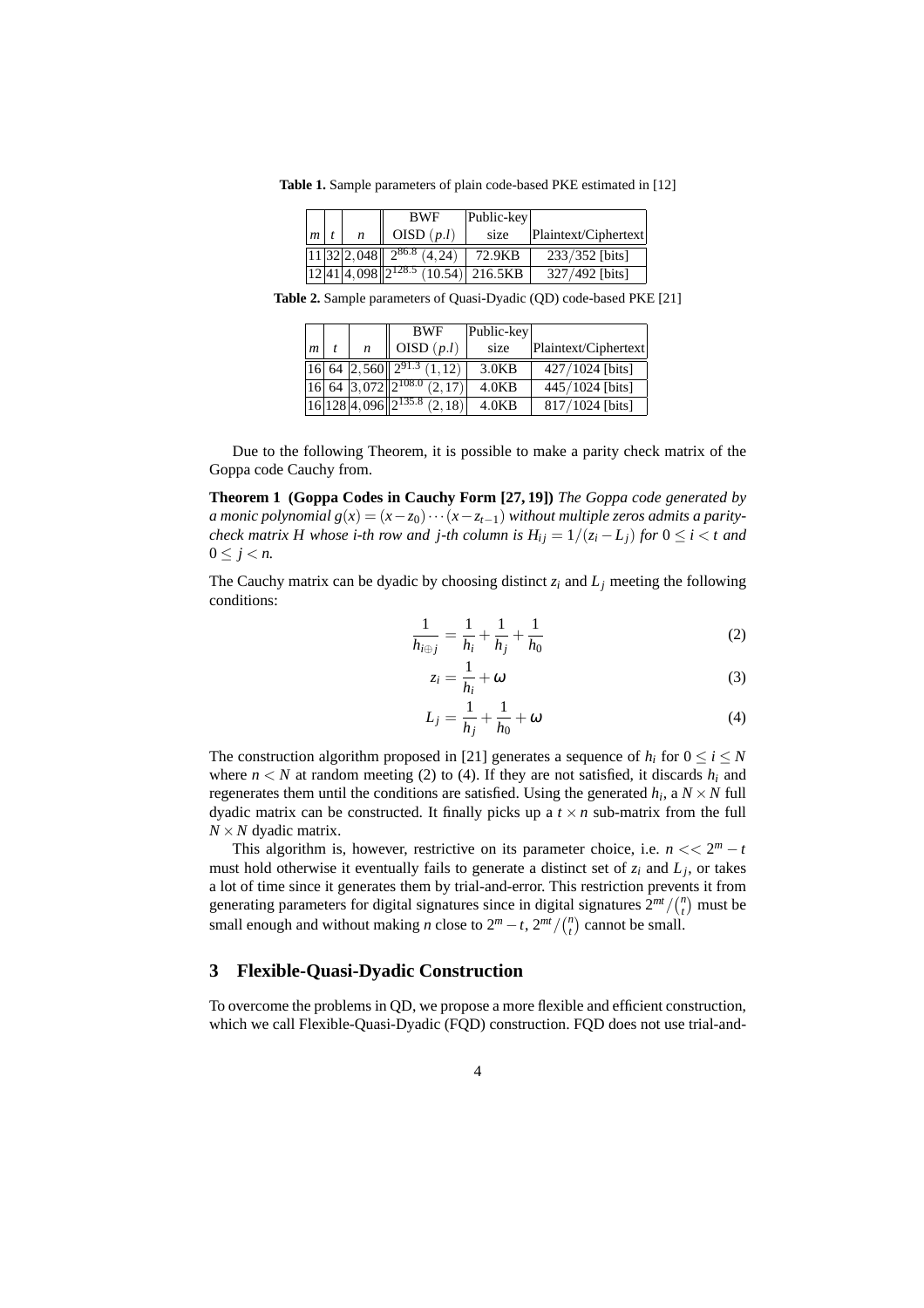|                  |     |              | <b>BWF</b>              |             | Public-key |                      |
|------------------|-----|--------------|-------------------------|-------------|------------|----------------------|
| $\boldsymbol{m}$ | t   | n            | <b>OISD</b><br>(p.l)    | UL          | size       | Plaintext/Ciphertext |
| 11               | 32  | 2,016        | $2^{86.0}$<br>(4, 24)   |             | 2.2KB      | 224/352 [bits]       |
| 11               | 37  | 1,984        | $2^{90.3}$<br>(4, 24)   |             | 2.1KB      | 262/407 [bits]       |
| 11               | 64  | 1,984        | $2^{103.1}$<br>(4, 25)  |             | 1.7KB      | 404/704 [bits]       |
| 11               | 96  | 1,920        | $2^{91.0}$<br>(2, 16)   |             | 1.2KB      | 546/1056 [bits]      |
| 11               | 112 | 1,920        | $2^{80.0}$<br>(2, 16)   |             | 0.92KB     | 546/1056 [bits]      |
| 12               | 19  | 4,064        | $2^{81.0}$<br>(8, 44)   |             | 5.6KB      | 171/228 [bits]       |
| 12               | 23  | 4,064        | $2^{91.4}$<br>(8, 44)   |             | 5.5KB      | 202/276 [bits]       |
| 12               | 32  | 4,064        | $2^{111.6}$<br>(10, 53) |             | 5.4KB      | 266/384 [bits]       |
| 12               | 42  | 4,032        | $2^{129.3}$<br>(9, 49)  |             | 5.2KB      | 333/504 [bits]       |
| 12               | 64  | 4,032        |                         | $2^{157.4}$ | 4.8KB      | 470/768 [bits]       |
| 2                |     | 128 3.968    |                         | $2^{156.4}$ | 3.6KB      | 811/1536 [bits]      |
| 12               |     | 186 3.840    |                         | $2^{155.9}$ | 2.4KB      | 1069/2232 [bits]     |
|                  |     | 12 256 3,840 | $2^{91.3}$<br>(1, 13)   |             | 1.1KB      | 1352/3072 [bits]     |
|                  |     | 12 256 3,728 | $2^{80.0}$<br>(1, 13)   |             | 0.96KB     | 1340/3072 [bits]     |

**Table 3.** Sample parameters of Flexible-Quasi-Dyadic (FQD) code-based PKE (proposal)

**Table 4.** Sample parameters of plain code-based signature (CFS signature [7])

|                  |       |                           | <b>BWF</b> |                        | Public-key |                  |                                 |
|------------------|-------|---------------------------|------------|------------------------|------------|------------------|---------------------------------|
| $\boldsymbol{m}$ |       | n                         | GBA        | OISD $(p.l)$           | size       | <b>Iteration</b> | Signature Size                  |
|                  |       | $19 11 524,288 2^{83.6} $ |            |                        | 13,370.7KB | $2^{25.3}$       | $ 209 \ (234.3) \ [bits]$       |
|                  |       | 15 12 32,768              | 7281.5     |                        | 716.0KB    | $2^{28.8}$       | $ 180 (208.8)$ [bits]           |
|                  |       | 15 13 32,768              | $2^{84.8}$ |                        | 775.4KB    | $2^{32.5}$       | $\sqrt{195 (227.5)}$ [bits]     |
|                  |       | 14 14 16,384              |            | $2^{84.0}$<br>11,66    | 387.3KB    | $2^{36.4}$       | $\overline{196}$ (232.4) [bits] |
|                  |       | 14 15 16,384              |            | $1289.2$ .<br>(11, 67) | 414.6KB    | $2^{40.3}$       | $\sqrt{210 (250.3)$ [bits]      |
|                  | 13 16 | 8,192                     |            | $2^{83.5}$<br>(9, 52)  | 202.7KB    | $2^{44.3}$       | $\sqrt{208}$ (252.3) [bits]     |

error approach and generates distinct  $z_i$  and  $L_j$  with one shot even for  $n = 2^m - t$ . FQD does not have any restriction such as  $n \lt 2^m - t$ .

FQD construction is as follows. It firstly generates one small  $u \times u$  dyadic matrix using  $\delta_i$  for  $0 \le i < \log_2 u$ . We call them "inner delta" since they define the inner structure of the  $u \times u$  full dyadic matrix. Then FQD generates the other  $u \times u$  full dyadic matrices by duplicating the inner structure of the first  $u \times u$  full dyadic matrix but shifting them using both  $\Delta_{j_1}$  and  $\Delta'_{i_1}$  for  $0 \leq j_1 < \lceil n/u \rceil$  and  $1 \leq i_1 < \lceil t/u \rceil$ , respectively. We call  $\Delta_{j_1}$  and  $\Delta'_{i_1}$  "outer delta" since they define the relationship among the full  $u \times u$ dyadic matrices. FQD can also remove the block-wise permutation and removal in the key generation phase of QD since the choice of  $\Delta_{j_1}$  and *n* already includes them. This is another advantage of FQD.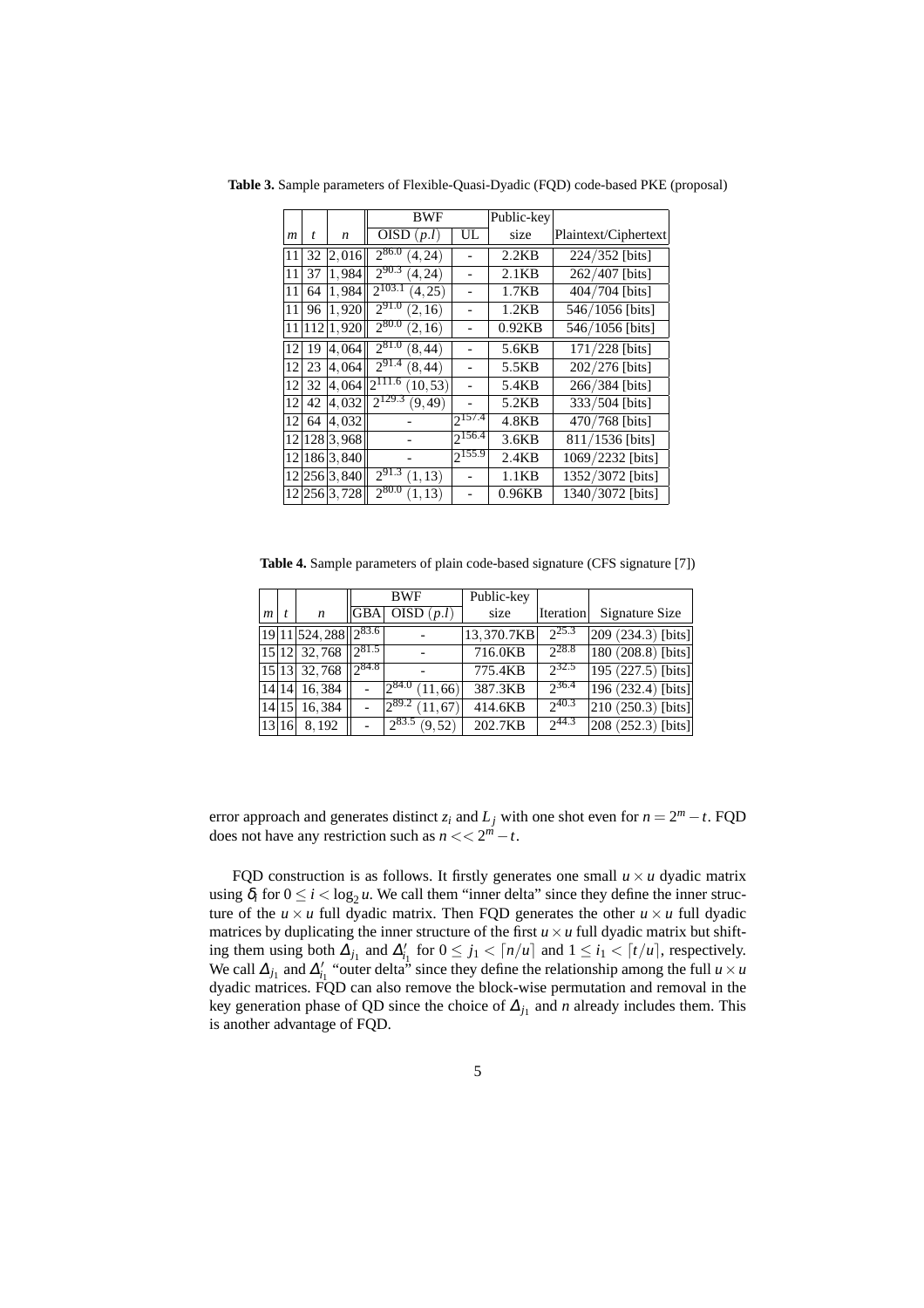**Table 5.** Sample parameters of Flexible-Quasi-Dyadic (FQD) code-based digital signature (proposal)

|                |       |                          | <b>BWF</b>     |                          | Public-key |            |                                 |
|----------------|-------|--------------------------|----------------|--------------------------|------------|------------|---------------------------------|
| $\mathfrak{m}$ |       | $\boldsymbol{n}$         | <b>GBA</b>     | OISD $(p.l)$             | size       | Iteration  | Signature Size                  |
|                |       | $19 11 524,272 2^{83.6}$ |                |                          | 1.215.5KB  | 225.3      | 209 (234.3) [bits]              |
|                |       | 15 12 32,752             | 281.5          |                          | 59.6KB     | 228.8      | $ 180(208.8)$ [bits]            |
|                |       | 15 13 32,752             | $\sqrt{984.8}$ |                          | 59.6KB     | $2^{32.5}$ | $\sqrt{195 (227.5)}$ [bits]     |
|                |       | 14 14 16,368             | 284.1          |                          | 27.6KB     | $2^{36.4}$ | $ 196 (232.4)$ [bits]]          |
|                |       | 14 15 16,368             |                | 1289.2<br>(11, 67)       | 27.6KB     | 240.3      | $\overline{210 (250.3)}$ [bits] |
|                | 13 16 | 8,176                    |                | $\sqrt{2^{83.4} (9,52)}$ | 12.6KB     | $2^{44.3}$ | $\sqrt{208(252.3)$ [bits]       |

I will explain how to choose  $\delta_i$ ,  $\Delta_{j_1}$  and  $\Delta'_{i_1}$  later on, but once they are determined,  $z_i$  and  $L_i$  are given as follows:

$$
z_{i_0} = \bigoplus_{b=0}^{\log_2 u - 1} i_0[b] \cdot \delta_b \qquad \text{for} \qquad 0 \le i_0 < u \tag{5}
$$

$$
z_{i_1\cdot u+i_0}=z_{i_0}\oplus \Delta'_{i_1} \qquad \qquad \text{for} \qquad 1\leq i_1<\lceil t/u\rceil \qquad \qquad (6)
$$

$$
L_{j_1 \cdot u + j_0} = z_{j_0} \oplus \Delta_{j_1} \qquad \text{for} \qquad 0 \le j_1 < \lceil n/u \rceil \tag{7}
$$

where  $\oplus$  denotes exclusive-or, *i*[*b*] and *j*[*b*] denote  $(b+1)$ -th bit of *i* and *j* in the binary form, respectively. One can easily verify that  $h_{i,j} = 1/(z_i \oplus L_j)$  makes a quasi-dyadic matrix. When  $t \le u$ ,  $z_{i_1 \cdot u + i_0}$  can be ignored. When  $\lceil t/u \rceil \cdot u > t$  and/or  $\lceil n/u \rceil \cdot u > n$ , by removing  $\lceil t/u \rceil \cdot u - t$  rows and  $\lceil n/u \rceil \cdot u - n$  columns respectively, the size can be  $t \times n$ . Another option is to add removed  $z_i$  as  $L_j$ . This is useful to achieve  $n = 2^m - t$  when  $t \neq 2^x$  for any positive integer *x*.

The variables  $\delta_i$ ,  $\Delta_{j_1}$  and  $\Delta'_{i_1}$  must be chosen at random while making all the  $z_i$  for  $0 \le i < t$  and  $L_i$  for  $0 \le j < n$  distinct, i.e.

$$
z_i \oplus z_{i'} \neq 0 \qquad \qquad \text{for } i \neq i' \qquad \qquad (8)
$$

$$
L_j \oplus L_{j'} \neq 0 \qquad \text{for } j \neq j' \qquad (9)
$$

$$
z_i \oplus L_j \neq 0 \tag{10}
$$

These conditions are equivalent to the following conditions:

1.  $\delta_b$  for  $0 \leq b < \log_2 u$  are linearly independent.

2.  $\forall r \in \{0,1\}^{\log_2 u}$ ,

$$
\Delta'_{i_1}, \Delta_{j_1}, (\Delta'_{i_1} \oplus \Delta_{j_1}), (\Delta'_{i_1} \oplus \Delta'_{i'_1}), (\Delta_{j_1} \oplus \Delta_{j'_1}) \notin \bigoplus_{b=0}^{\log_2 u - 1} r[b] \cdot \delta_b \tag{11}
$$

where  $r[b]$  denotes the  $(b+1)$ -th bit of  $r$  in the binary form.

 $\delta_b$ ,  $\Delta'_{i_1}$  and  $\Delta_{j_1}$  satisfying the above conditions can be generated by the following algorithm:

- 1. Generate a *m×m* random binary nonsingular matrix *M*.
- 2. Let the  $(b+1)$ -th row from the top of *M* denote  $\delta_b$  for  $0 \le b \le (\log_2 u) 1$ .
- 3. Choose distinct  $\Delta'_{i_1}$  and  $\Delta_{j_1}$  from a linear combination of the bottom  $m \log_2 u$ rows of *M*.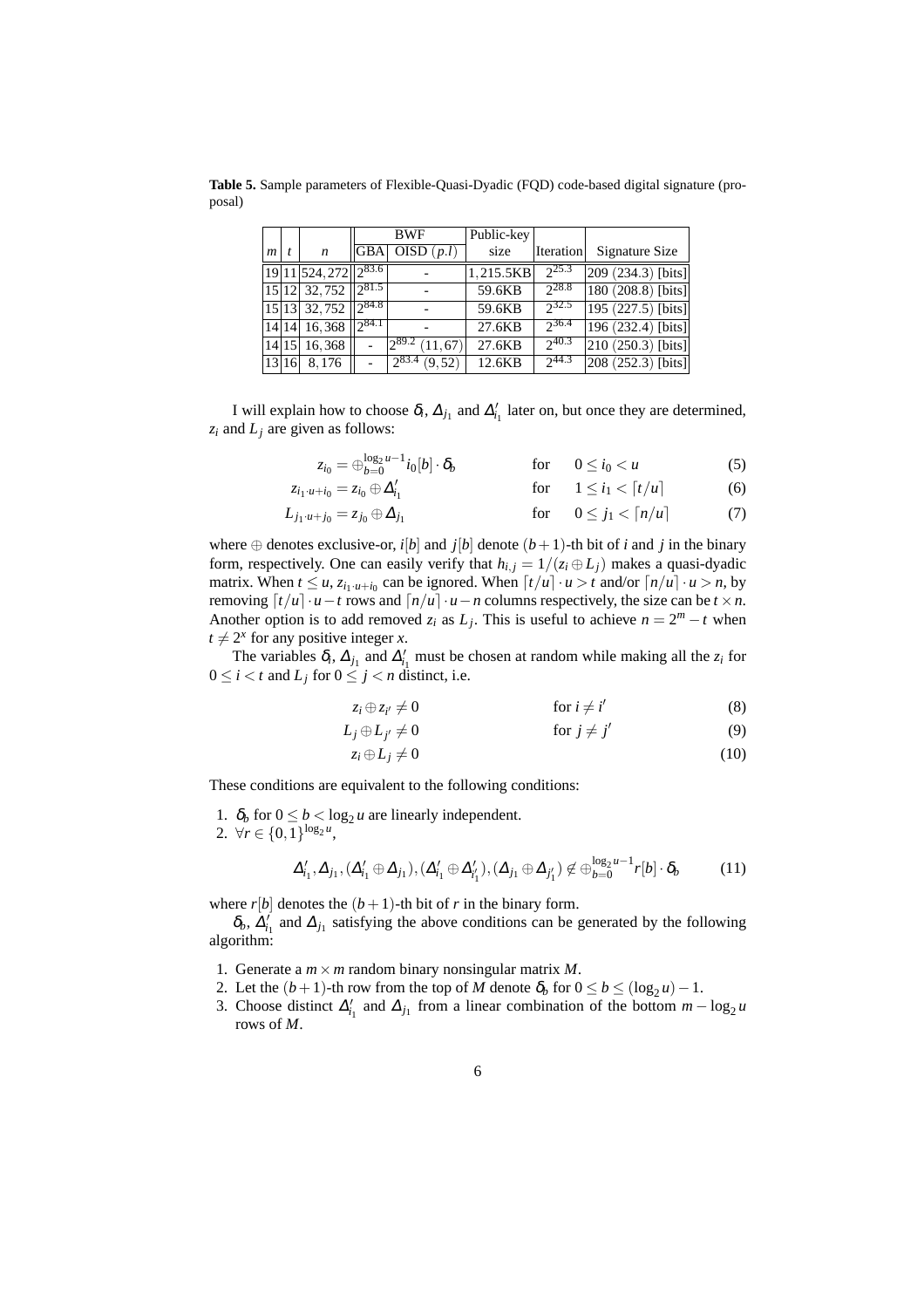The cardinality of a nonsingular matrix *M* is around  $0.289 \cdot 2^{m^2}$ , which is one of the secrets of FQD construction. Other secrets include permutation among  $\Delta_{j_1}$ , random scalar multiplication with each  $u \times u$  full dyadic block and multiplication of non-singular random dyadic matrix *S*.

We show some sample parameters for binary codes in Table 1 to 5, but the idea of FQD construction can easily be extended to non-binary codes, too. In these tables, *m*, *t* and *n* are parameters of the underlying code. *m* is the extension degree, *t* is the error correction capability and *n* is the code length. In plain (non-quasi-dyadic) schemes,  $n =$ 2<sup>*m*</sup> or *n* < 2<sup>*m*</sup>, in QD, *n* << 2<sup>*m*</sup> − *t* and in FQD, *n* = 2<sup>*m*</sup> − *t* (or *n* < 2<sup>*m*</sup> − *t*). BWF is the minimal binary workfactor to break the system, which is either Optimized Information Set Decoding (OISD), Generalized Birthday Attack (GBA) or the attack in [28] on QD/FQD (we call it UL attack). The values of OISD and GBA follow the estimation in [12]. *p* and *l* are optimum parameters for OISD. In [28], the BWF of UL, BWF<sub>III</sub> is estimated as  $q^2 \times (\log_2 q^2)^3 (v^2 + 3v + b)^2 v (v + b)$  where  $v = \log_2 u$  and  $b = \lceil n/u \rceil$ , but this estimation is for  $m = 2$ . For  $m > 2$ , it is

$$
BWF_{UL} = q^{m(m-1)} \times (\log_2 q^2)^3 (\nu^2 + 3\nu + b)^2 \nu(\nu + b)
$$
 (12)

In the columns of BWF "-" means the corresponding attack is less powerful. In the column of public-key size, KB= 1024*×*8 bits. Plaintext/Ciphertext is the plaintext size and the ciphertext size in bits in the Niederreiter form. Iteration shows the signature generation cost, i.e. the number of trials to decode an error pattern corresponding to given syndromes. The signature size in () is when the error pattern is expressed as the positions of *t* errors. This increases the signature size but decreases the signature verification cost compared with the case where an error pattern is expressed as an integer between 0 and  $\binom{n}{t} - 1$ . The signature size can be reduced further by using the same technique in [7], i.e. by removing some error positions in the signature even though this increases the verification cost.

## **4 Conclusion**

We proposed Flexible Quasi-Dyadic (FQD) construction, which can make the Quasi-Dyadic (QD) construction more flexible. FQD can achieve the maximum code length  $n = 2<sup>m</sup> - t$  with one shot whereas QD must hold  $n \lt 2<sup>m</sup> - t$  and its key generation is performed by trial and error. FQD's ability to make *n* close to  $2^m - t$  is crucial for code-based digital signatures since without this ability  $2^{mt}/\binom{n}{t}$  cannot be small and code-based digital signatures cannot be constructed. FQD can make *n* close to  $2^m - t$ and can even be used to reduce the signature-verification-key size of code-based digital signatures.

## **Acknowledgment**

The author would like to thank Paulo S. L. M. Barreto, Rafael Misoczki and Yang Cui for fruitful discussions on the attacks on Quasi-Dyadic public-keys.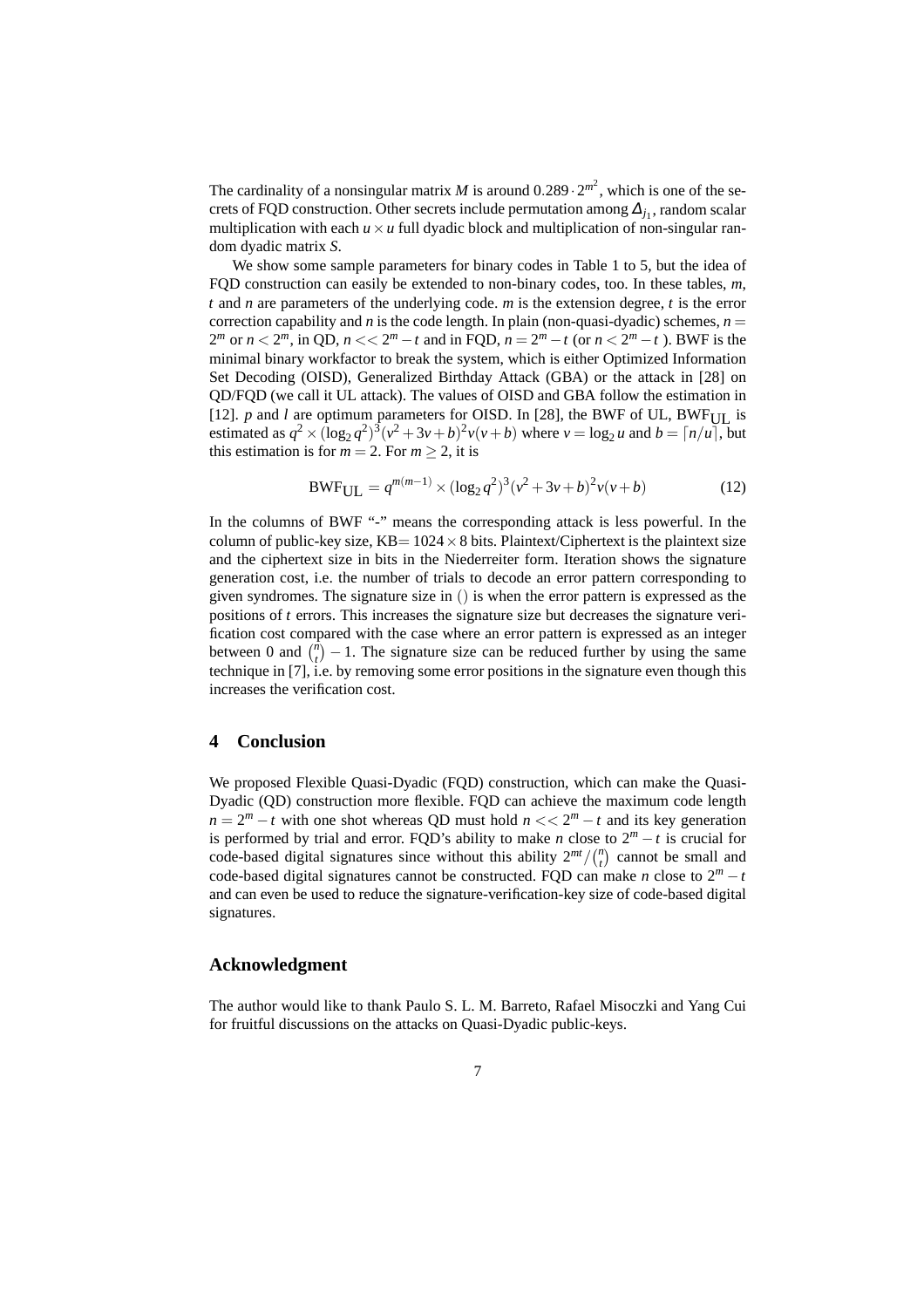## **References**

- 1. L. Dallot A. Otmani, J.P. Tillich. "Cryptanalysis of two McEliece cryptosystems based on quasi-cyclic codes". http://arxiv.org/abs/0804.0409, 2008.
- 2. D. Augot, M. Finiasz, Ph. Gaborit, S. Manuel, and N. Sendrier. "SHA-3 proposal: FSB". SHA-3 NIST competition, 2008.
- 3. M. Baldi and F. Chiaraluce. "Cryptanalysis of a new instance of McEliece cryptosystem based on QC-LDPC codes". In *Proc. of IEEE International Symposium on Information Theory, ISIT '07*, pages 2591–2595, 2007.
- 4. T. Berger, P.-L. Cayrel, P. Gaborit, and A. Otmani. "Reducing key length of the McEliece cryptosystem". In *Proc. of AFRICACRYPT '09, LNCS 5580*, pages 77–79. Springer–Verlag, 2009.
- 5. D. J. Bernstein. "Code-based public-key cryptography". http://pqcrypto.org/ code.html.
- 6. D. J. Bernstein. "List decoding for binary Goppa codes". http://cr.yp.to/codes/ goppalist-20081107.pdf, 2008.
- 7. N. T. Courtois, M. Finiasz, and N. Sendrier. "How to achieve a McEliece-based digital signature scheme". In *Proc. of ASIACRYPT 2001*, pages 157–174. Springer–Verlag, 2001.
- 8. Y. Cui, K. Kobara, K. Matsuura, and H. Imai. "Lightweight privacy-preserving authentication protocols secure against active attack in an asymmetric way". *IEICE Trans.*, E91- D(5):1457–1465, 2008.
- 9. A. Schmidt D. Engelbert, R. Overbeck. "A summary of McEliece-type cryptosystems and their security". *Journal of Mathematical Cryptology, (Previous version is available at* http://eprint.iacr.org/2006/162*)*, 1, 2007.
- 10. R. Dowsley, J. Muller-Quade, and A. C. A. Nascimento. "A CCA2 secure public key encryption scheme based on the McEliece assumptions in the standard model". http: //eprint.iacr.org/2008/468, 2008.
- 11. R. Dowsley, J. van de Graaf, J. M.-Quade, and A. Nascimento. "Oblivious transfer based on the McEliece assumptions". In *Proc. of ICITS'08, LNCS 5155*, pages 107–117. Springer– Verlag, 2008.
- 12. M. Finiasz and N. Sendrier. "Security bounds for the design of code-based cryptosystems". In *Proc. of ASIACRYPT 2009*, pages 88–105. Springer–Verlag, 2009.
- 13. M. Hagiwara, K. Kobara, and H. Imai. "On the security of McEliece public key cryptosystem with LDPC code (in japanese)". In *The 2007 Symposium on Cryptography and Information Security : 2C1-1*, January 2007.
- 14. K. Kobara and H. Imai. "OAEP++ another very simple way to fix the bug in OAEP –". In *Proc. of 2002 International Symposium on Information Theory and Its Applications: S6-4-5*, pages 563–566, 2002.
- 15. K. Kobara and H. Imai. "Semantically secure McEliece public-key cryptosystem". *IEICE Trans.*, E85-A(1):74–83, January 2002.
- 16. K. Kobara and H. Imai. "On the one-wayness against chosen-plaintext attacks on the Loidreau's modified McEliece PKC". *IEEE Trans. on IT*, 49(12), 2003.
- 17. K. Kobara, K. Morozov, and R. Overbeck. "Coding-based oblivious transfer". In *Proc. of Mathematical Methods in Computer Science, LNCS 5393*, pages 142–156. Springer–Verlag, 2008.
- 18. P. Loidreau. "Strengthening McEliece cryptosystem". In *Proc. of ASIACRYPT 2000*, pages 585–598. Springer–Verlag, 2000.
- 19. F. J. MacWilliams and N. J. A. Sloane. *"The theory of error-correcting codes"*, chapter 12, Sec. 3, Pr. 5. North-Holland Mathematical Library, 1977.
- 20. R. Misoczki and P. Barreto. personal communication, 2009.